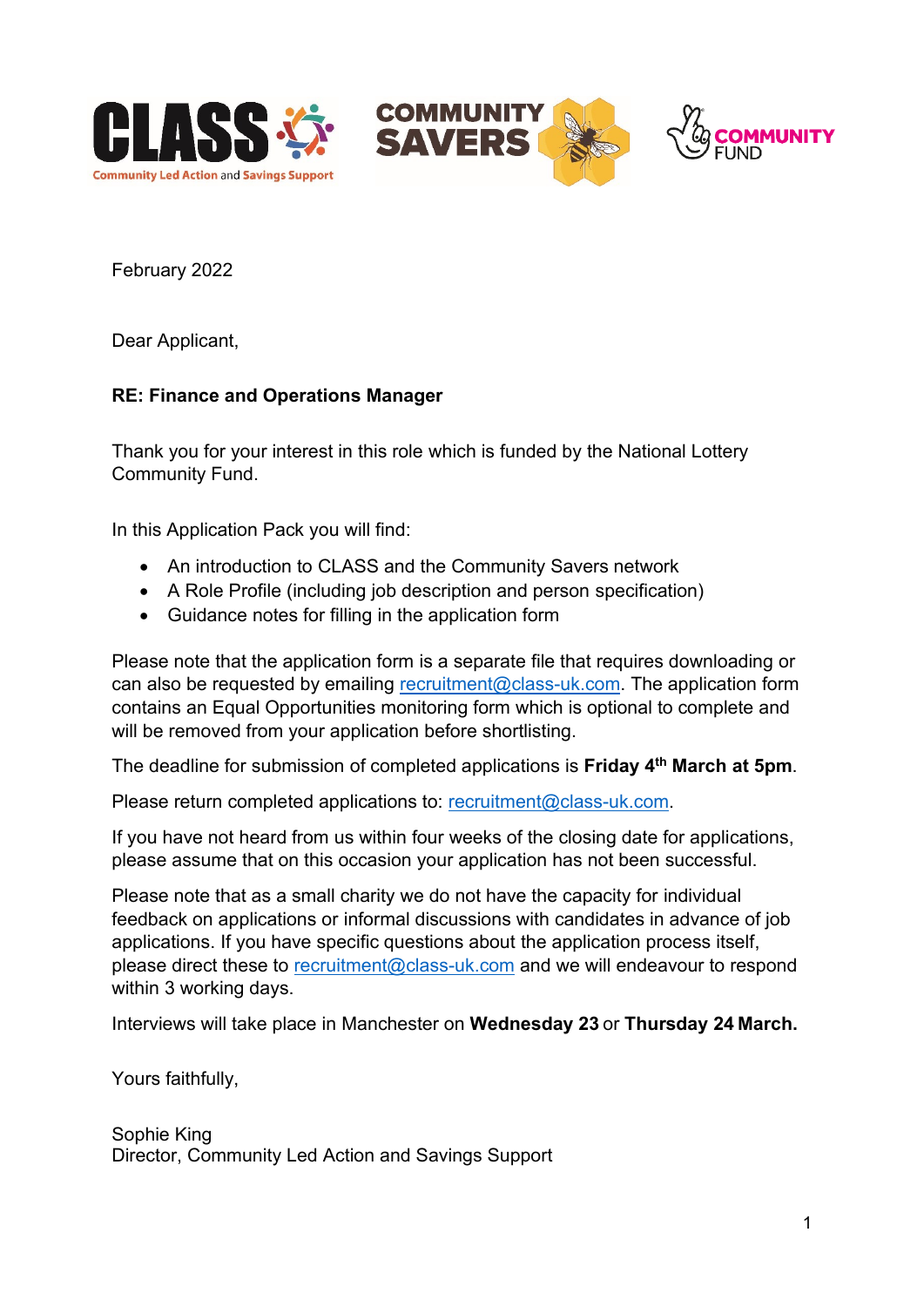





# **CLASS and the Community Savers network: An introduction**

Community Savers is a network of women-led savings groups that brings communities together to share ideas, experiences, and strategies for reducing poverty in their neighbourhoods, towns and cities. Community Savers leaders have been learning from the approaches of a women-led movement called Shack/Slum Dwellers International (SDI) since 2016.

Each of the member groups in the network is its own independent organisation with committee members who form the network leadership. Community Savers leaders work in alliance with CLASS but the groups and network leaders plan and make decisions independently of CLASS and other supporters and partners.

**Savings:** Savings is about trust and creates a glue that keeps people coming together. When a savings scheme begins, it is usually among an informally connected group of women who already know each other and want to try it out, or an existing group interested in new ideas. They begin holding weekly savings meetings. By saving small amounts together they build trust and financial resilience but also mutual aid and confidence. When women meet, they share problems which promotes health and wellbeing. If anyone is missing, the group gets in touch to make sure they are okay. Over time, members recognise that many women have the same problems and some of these are linked to gaps in services or community assets. Members also share ideas for positive action and making money work for them collectively. Examples from existing groups include markets, food cooperatives, cofinancing community space renovations, trips away for families or children, and fundraising or consultation events.

**Women-led:** Savings is open to anyone, but the approach appeals the most to women who are often the ones managing household finances and the ones involved in community action. These ideas first began circulating in Greater Manchester after a series of exchanges between South African and Kenyan SDI activists whose membership is 85% women.

Savings-based organising is about ensuring that low-income women - who are often the most active at a community level but have limited influence over local decisionmaking - are able to come together to advance their own interests and those of their households and wider community. In some savings movements, members also believe that women are more reliable when handling money!

**Learning exchanges and collective voice:** Savings groups work together to think about what is available and what is missing in their area with regard for a diversity of women and families. They look for what is already there and seek to work with and build on those strengths, and to network initiatives together for a stronger local and united voice.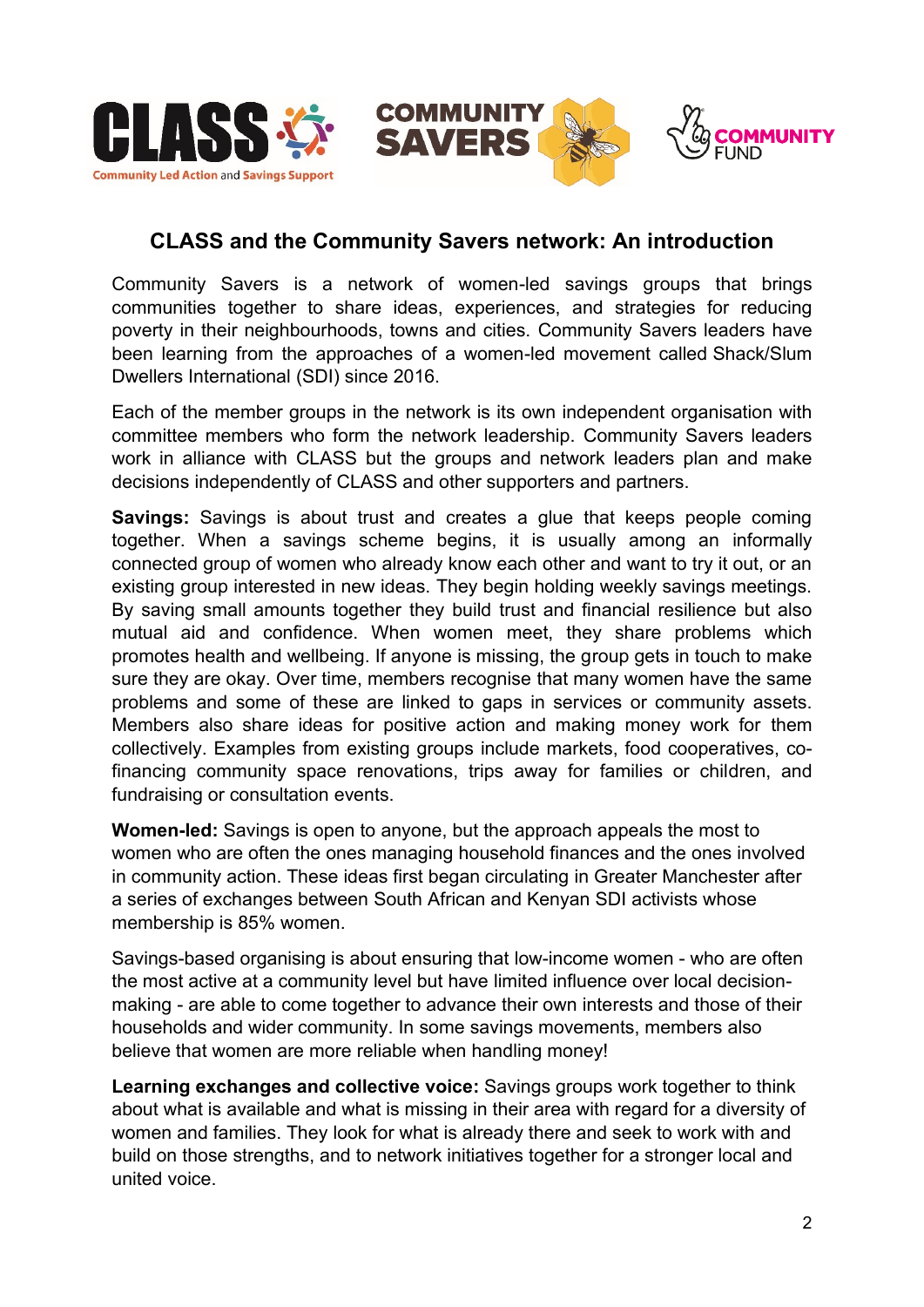Savings groups also build up an awareness about common experiences and challenges between people living in low-income areas through learning exchanges with groups in their own and other similar neighbourhoods. New savings groups also emerge after learning exchanges with existing savings groups. Savings-based organising is strongly rooted in communities teaching and learning from each other based on their own experiences.

Savings groups continue to network with each other, eventually neighbourhood-wide and city-wide networks of groups emerge, and groups begin to form alliances with key agencies and professionals who can work with them to advance their interests. Capacity emerges for resident-led (and particularly women-led) neighbourhood planning and developments which have local ownership and work well for lowincome women and families. These developments contribute to poverty reduction.

## **The Role of CLASS**

CLASS is a small charity with an annual turnover of approximately £150,000 and we will have a team of three staff members by April 2022. We also provide opportunities for volunteers and student placements to gain experience of working with Community Savers groups. CLASS is governed by a board of seven trustees including two representatives from the Community Savers leadership and the Director of SDI Kenya.

Based on the SDI model, professional support agencies like CLASS, perform five key roles. We recently reviewed and confirmed these as holding true for the processes underway within the Community Savers-CLASS alliance.

1. Raising money.

2. Partnerships: Building relationships that open constructive partnerships for communities and acting as translator between formal/professional and informal/community perspectives and ways of working.

3. Documenting and communicating learning and achievements: creating space for groups to learn from what they are doing and build on it; capturing learning by documenting and writing about it; supporting groups to write and speak about it; attracting new audiences; creating platforms for amplifying community voice and demonstrating the value of community-led and co-productive approaches.

4. Technical assistance: listening to community needs and then providing technical assistance or identifying and bringing in technical assistance.

5. Strategic facilitation: working with groups and the network leadership to create space for reflection and learning, and for strategizing on how to advance the priorities of their communities and the network.

For further information about our alliance and activities try the 'News' and 'Watch' sections of our website: [www.communitysavers.net.](http://www.communitysavers.net/)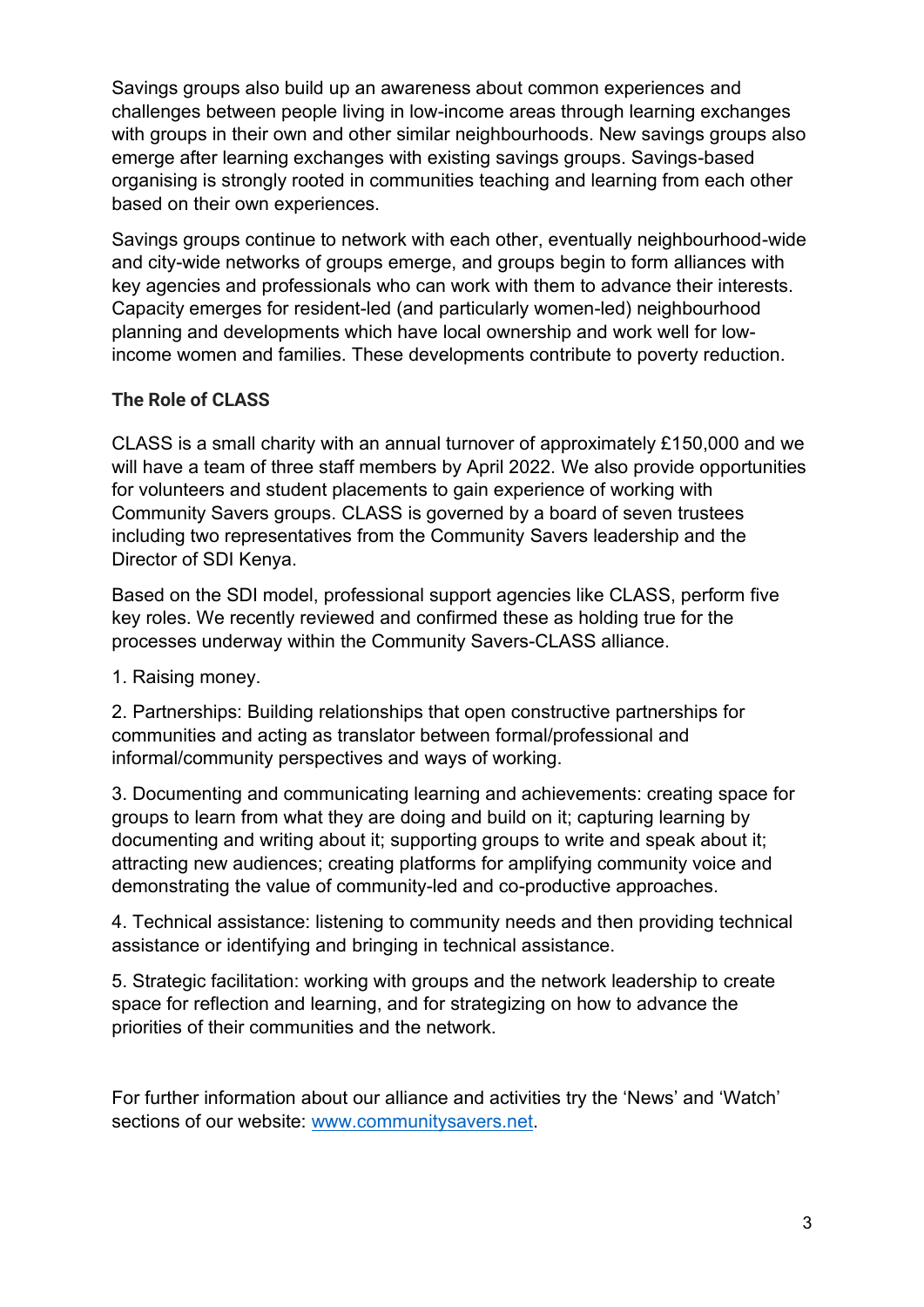





# **Role Profile**

| <b>Job Title:</b> | <b>Finance and Operations Manager</b>                                                    |
|-------------------|------------------------------------------------------------------------------------------|
| Salary:           | £11,097-£11,831 (£27,741-£29,577 pro rata)                                               |
| Hours:            | 15 hours per week / 0.4% FTE                                                             |
| Duration:         | Fixed term for 2 years                                                                   |
| Location:         | Working from home or in community settings in Greater<br><b>Manchester and Sheffield</b> |
| Reporting to:     | <b>CLASS Director</b>                                                                    |
|                   | <b>Line management duty:</b> Volunteers and student placements                           |

#### **Purpose of role:**

To ensure the effective management and development of all financial and operational systems of the charity and provide capacity-building support on financial governance to Community Savers leaders, working in alliance with the Community Savers leadership.

#### **Benefits:**

- 28 days annual leave plus public holidays
- NEST pension scheme with 10% employer contribution
- Flexible working welcome

# **Duties and Responsibilities**

#### **Financial Management**

General management of all financial systems, processes and procedures of the organisation which may include but not be limited to the following:

- Management and ongoing development of all financial and accounting systems
- Providing finance guidance and support throughout the organisation and to group leaders affiliated to the Community Savers network.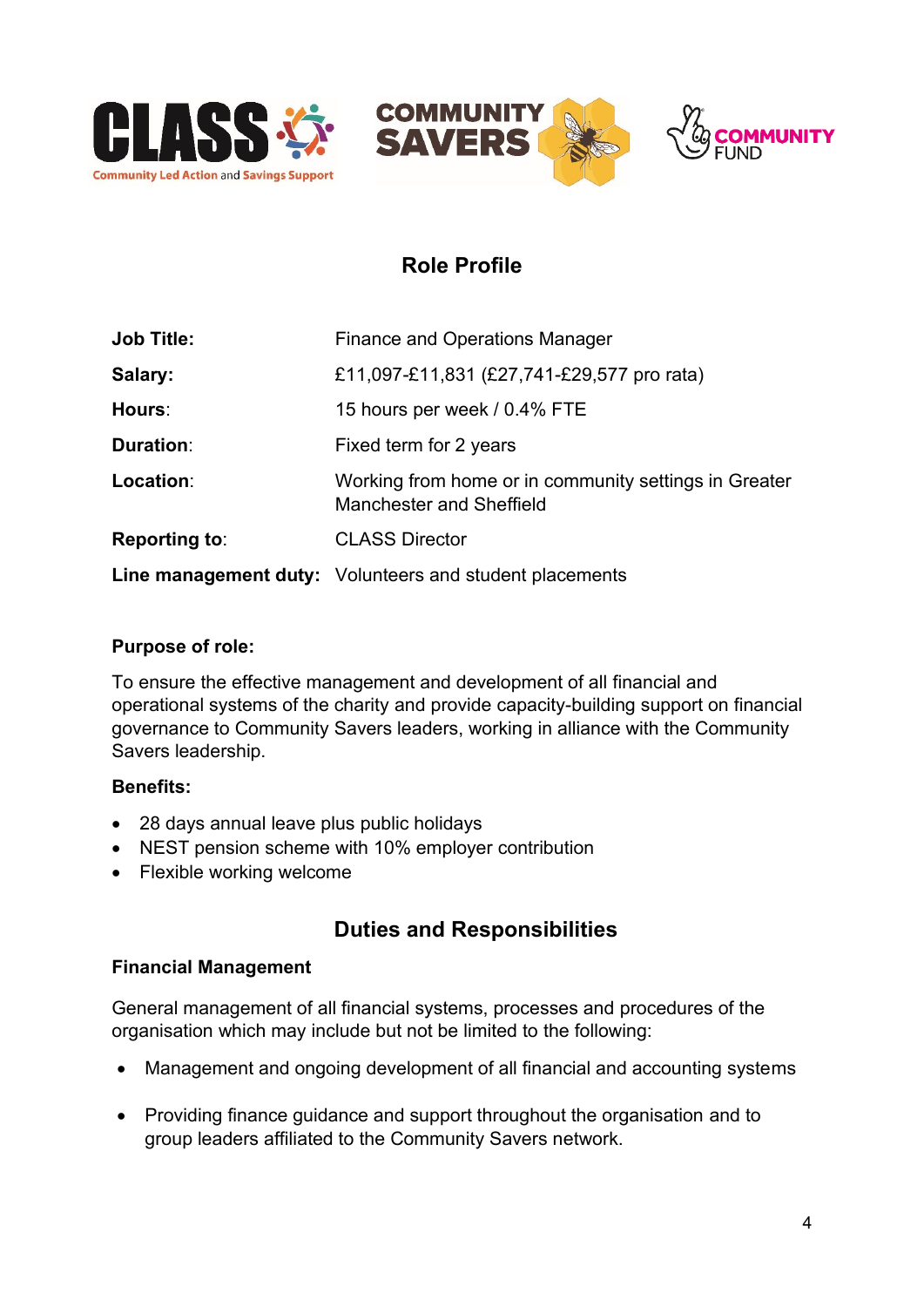- Maintaining a clear record of financial transactions in accordance with organisational and legal requirements
- Managing and improving systems for effective cash flow, asset monitoring and for the processing of invoices, petty cash and expenses
- Managing all aspects of payroll and NEST pension contributions
- Working with the Director to set, monitor and update annual budgets and project budgets as required.
- Conducting a monthly reconciliation of all bank accounts and project budgets.
- Review and develop finance and policy systems and controls to meet the current and future requirements of the charity.
- Prepare and present monthly management accounts to the Director.
- Prepare and present quarterly management accounts to the Director and Board of Trustees, including a narrative report that highlights key issues and variances.
- Comply with all statutory reporting requirements such as for the Charity Commission and HMRC including end of year processes to facilitate the audit and preparation of financial statements by charitable accountants.

#### **Operations Management**

General management of all operations of the organisation which will include, but not be limited to:

- Assisting the Director to develop and administer effective systems for the supervision, management and professional development of CLASS staff, student placements and volunteers, and lead on relevant sections of inductions.
- Coordination of staff, student and volunteer recruitment, induction and probationary processes.
- Supervision of a small number of volunteers and/or students on placement.
- Ensuring CLASS is achieving best value in the ICT systems and subscriptions we make use of, and monitor ICT needs internally and across the Community Savers network.
- Managing procurement and contract management processes and coordinate resources allocation including managing relationships/agreements with external partners.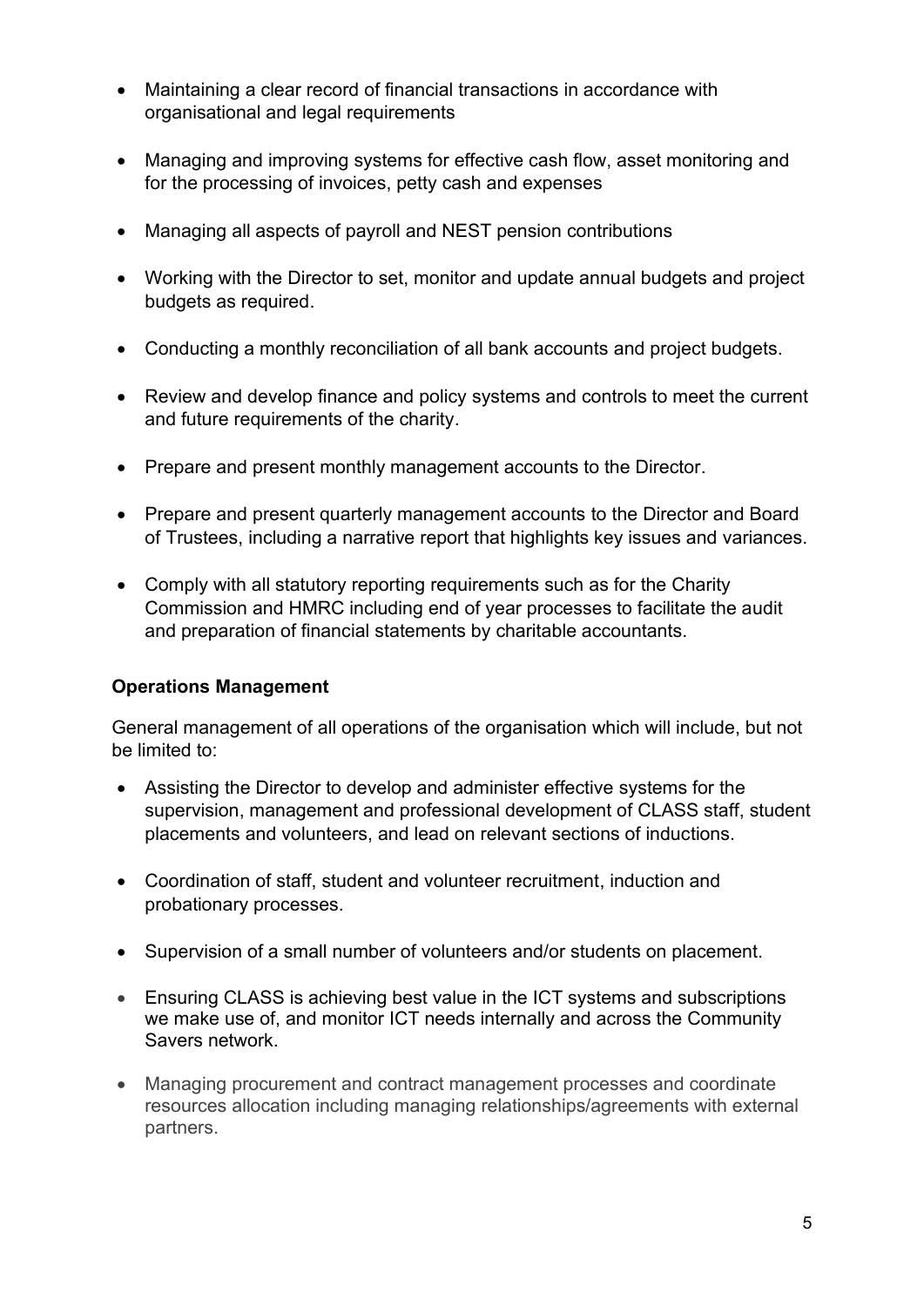- Assisting the Director with all aspects of fundraising including identifying new opportunities, preparing budgets and costings, and managing partnership agreements.
- Working closely with the CLASS Director to ensure the effective monitoring and evaluation of CLASS and Community Savers activities, outcomes and impacts, including timely reporting and effective communications on impact.
- Ensuring CLASS has appropriate and up to date policies in place in line with our charitable objectives, activities, size and scope, and that these policies are being proactively implemented with particular regards for safeguarding, health and safety, equality, diversity and inclusion, and data protection.
- Act as the CLASS Data Protection Officer, leading on our information governance procedures and practices including all matter relating to Data Protection and GDPR.
- Act as the CLASS Health and Safety Officer, ensuring the effective implementation of the CLASS Health and Safety Officer.
- Lead on the identification and management of risks within the organisation in consultation with the Director.
- Ensuring all CLASS policies are regularly reviewed and updated in line with current legal frameworks and statutory guidance.

#### **General duties**

- Participation in CLASS and Community Savers network meetings including sharing responsibility for minute-taking across the staff and volunteer team.
- Participation in regular supervision meetings with the CLASS Director and proactive management of working hours and leave entitlements.
- Adherence to the CLASS code of conduct and all aspects of the CLASS Policy Framework.
- To deputise for the CLASS Director as required.
- Willingness to undertake training as needed and if resources are available.
- Other duties as required by the CLASS Director.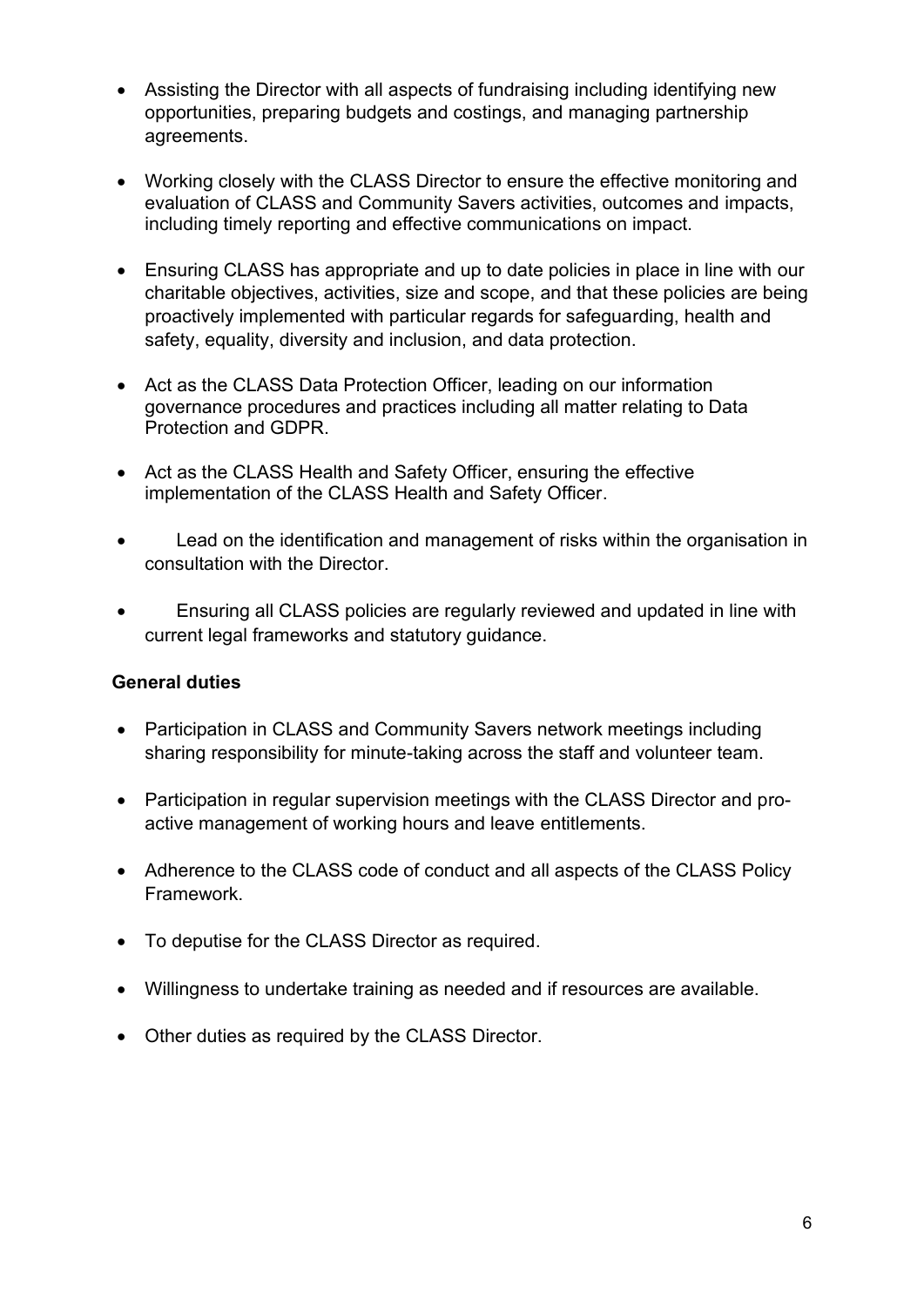# **Person Specification**

| <b>EXPERIENCE</b>                                                                                                       | <b>Assessment</b>             |
|-------------------------------------------------------------------------------------------------------------------------|-------------------------------|
| <b>Essential</b>                                                                                                        |                               |
| Experience of effective management of a charitable<br>organisations' accounting and finance systems                     | Application form<br>Interview |
| Experience of preparing and presenting management accounts                                                              | Application form<br>Interview |
| Experience of preparing, monitoring and reporting on<br>organisational and project budgets                              | Application form<br>Interview |
| Experience of managing payroll and pension payments                                                                     | Application form<br>Interview |
| Experience of developing effective systems for the<br>management of invoices, petty cash, expenses, and fixed<br>assets | Application form<br>Interview |
| Experience of either designing or implementing effective<br>monitoring and evaluation systems for charitable projects   | Application form<br>Interview |
| Experience of preparing reports for charitable trusts and<br>foundations.                                               | Application form              |
| <b>Desirable</b>                                                                                                        |                               |
| Experience of developing effective systems for human<br>resources management of staff and volunteers.                   | Interview                     |
| Experience of organisational policy development and review<br>within a charitable organisation                          | Interview                     |
| Experience of fundraising for charitable organisations.                                                                 | Application form              |
| Experience of procurement and contract management                                                                       | Application form              |
| Experience of working with community groups in<br>disadvantaged urban areas                                             | Interview                     |

| <b>EDUCATION/QUALIFICATIONS</b>                                                                       | <b>Assessment</b>                              |
|-------------------------------------------------------------------------------------------------------|------------------------------------------------|
| <b>Essential</b>                                                                                      |                                                |
| AAT Diploma at Level 3 or above; or significant equivalent<br>experience of managing charity accounts | Application form<br>and checks if<br>appointed |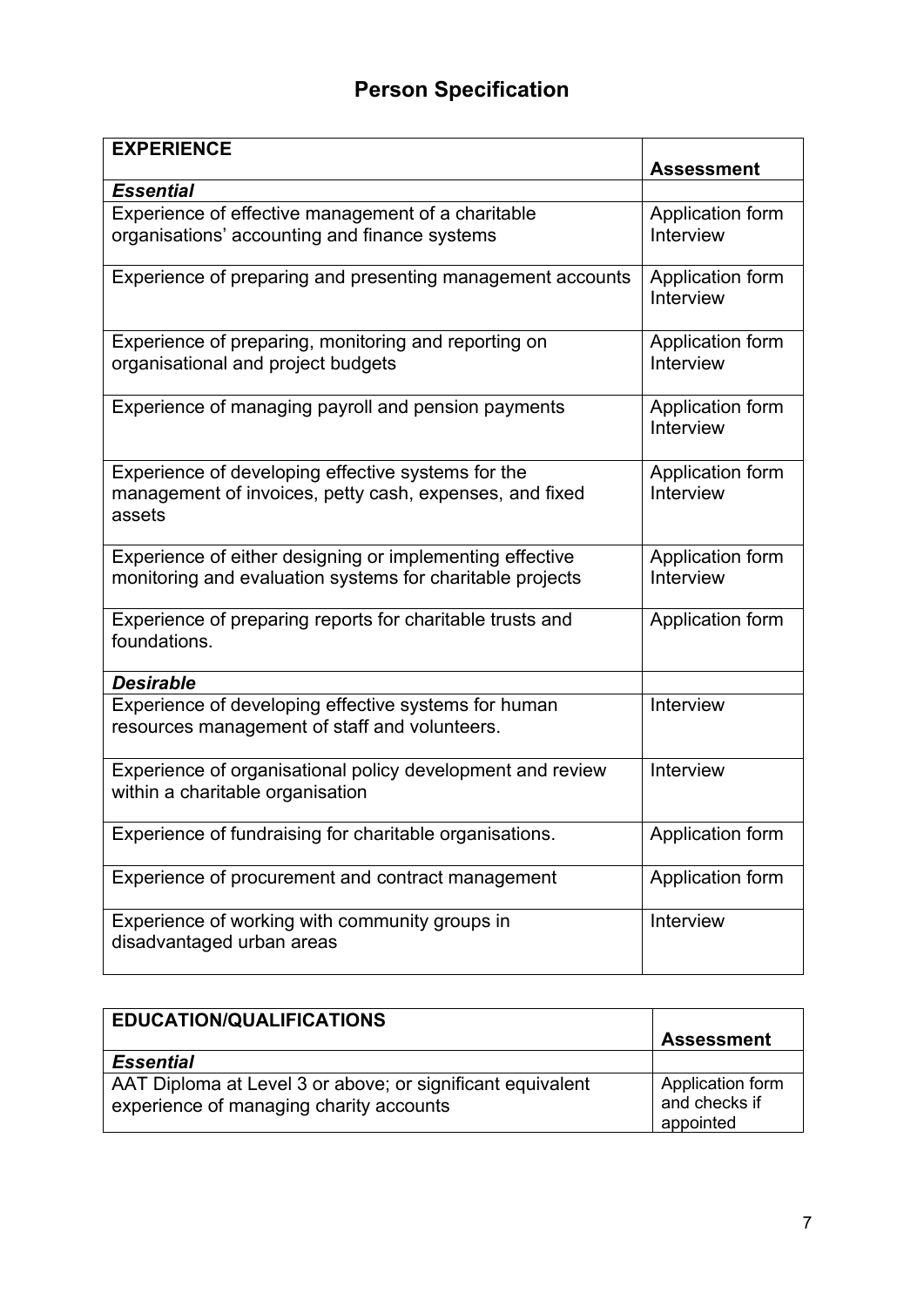| <b>SKILLS AND ABILITIES</b>                                                                                                                           |                               |
|-------------------------------------------------------------------------------------------------------------------------------------------------------|-------------------------------|
|                                                                                                                                                       | <b>Assessment</b>             |
| <b>Essential</b>                                                                                                                                      |                               |
| Ability to manage own workload effectively amidst conflicting<br>priorities and time pressure                                                         | Application form              |
| Ability to explain complex information in simple terms for a non-<br>technical audience.                                                              | Interview                     |
| Excellent information and communication technology skills<br>including MS Office, Cloud and accountancy software such as<br><b>Xero or Quickbooks</b> | Application form<br>Interview |
| Confident to supervise volunteers and student placements                                                                                              | Interview                     |
| <b>Desirable</b>                                                                                                                                      |                               |
| Experience of uploading and editing content on WordPress                                                                                              | Application form              |
| Ability to work occasional evenings and weekends                                                                                                      | Interview                     |
| Ability to work from home                                                                                                                             | Interview                     |

| <b>KNOWLEDGE</b>                                                                                                                                   | <b>Assessment</b> |
|----------------------------------------------------------------------------------------------------------------------------------------------------|-------------------|
| <b>Essential</b>                                                                                                                                   |                   |
| A good working knowledge of Charity Commission and HMRC<br>regulations for charity financial governance.                                           | <b>Interview</b>  |
| A good working knowledge of Data Protection regulations in<br>the UK and how these are implemented in practice within<br>charitable organisations. | Interview         |

| PERSONAL QUALITIES                                                     |                   |
|------------------------------------------------------------------------|-------------------|
|                                                                        | <b>Assessment</b> |
| <b>Essential</b>                                                       |                   |
| Committed to advancing social justice                                  | Interview         |
| A compassionate and non-judgemental approach to working<br>with others | Application form  |
| Works well under pressure                                              | Application form  |
| Excellent attention to detail                                          | Application form  |